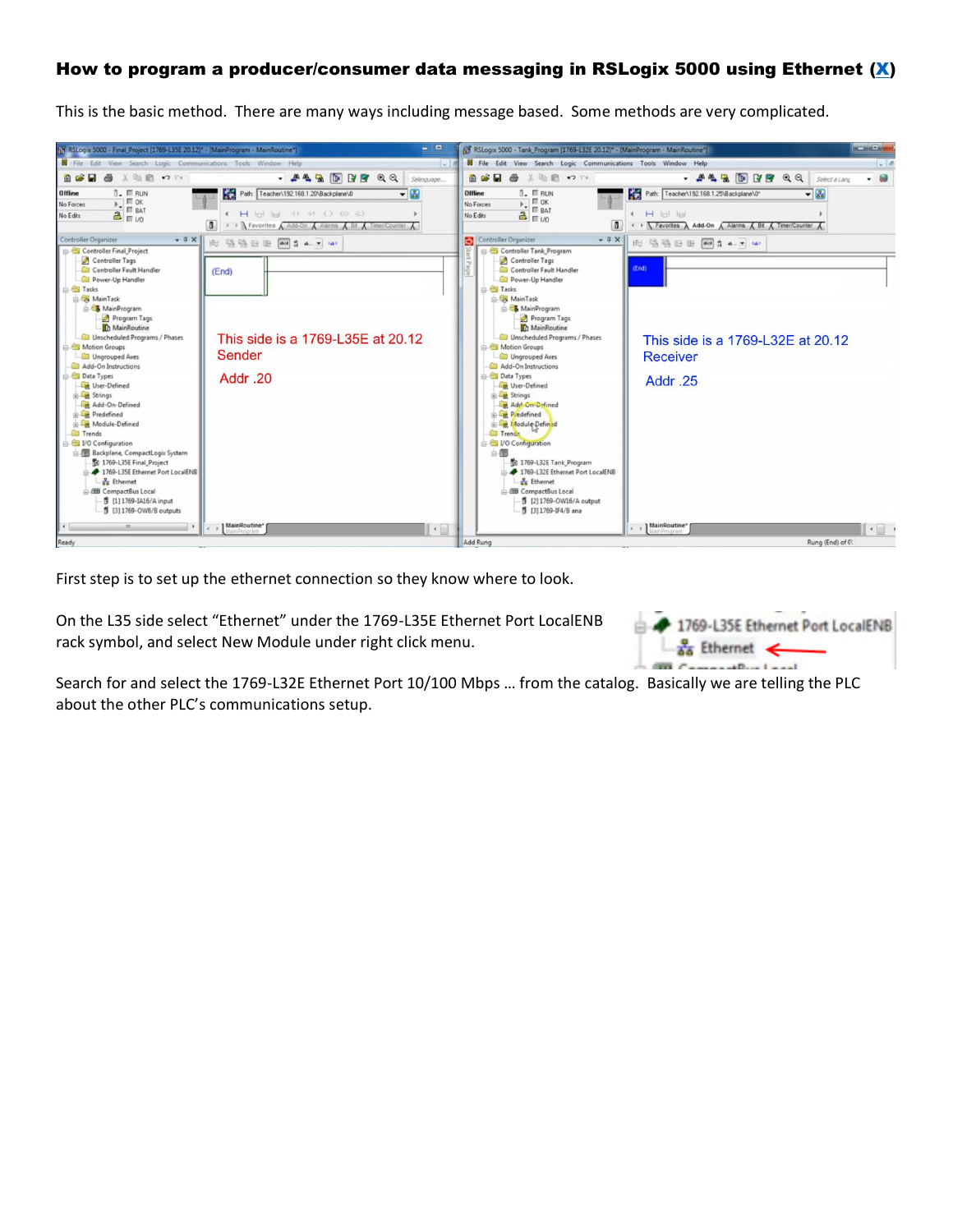| Catalog Module Discovery Favortes               |                                                                                                     |                               |                                |                                                                 |
|-------------------------------------------------|-----------------------------------------------------------------------------------------------------|-------------------------------|--------------------------------|-----------------------------------------------------------------|
| Enter Search Text for Module Type               | Clear Filters                                                                                       |                               | Show Filters >                 |                                                                 |
| Catalog Number                                  | Description                                                                                         | Vendor                        | Category                       |                                                                 |
| 1769-L18ER-BB1B<br>1769-L18ERM-BB1B             | CompactLogix 5318ER-BB1B Controller<br>CompactLogix 5318ERM-BB1B Controller                         | Alen-Bradley<br>Allen-Bradley | Controller<br>Controller       |                                                                 |
| 1769-L23E-QB1 Ethernet<br>1769-L23E-QBFC1 Ether | 10/100 Mbps Ethemet Port on CompactLogix5323E-Q<br>10/100 Mbps Ethernet Port on CompactLogix5323E-Q | Alen-Bradley<br>Allen-Bradley | Communication<br>Communication |                                                                 |
| 1769-L24ER-QB1B                                 | CompactLogix5324ER-QB1B Controller                                                                  | Allen-Bradley                 | Controller                     |                                                                 |
| 1769-L24ER-QBFC1B                               | CompactLogix5324ER-QBFC1B Controller                                                                | Alen-Bradley                  | Controller                     |                                                                 |
| 1769-L27ERM-QBFC1B                              | CompactLogix5327ERM-QBFC1B Controller                                                               | Allen-Bradley                 | Controller                     |                                                                 |
| 1769-L30ER                                      | CompactLogix5330ER Controller                                                                       | Allen-Bradley                 | Controller                     |                                                                 |
| 1769-L30ERM                                     | CompactLogix5330ERM Controller                                                                      | Allen-Bradley                 | Controller                     |                                                                 |
| 769-1.30EB-NSE                                  | connactLogic5330ER-NSE Control                                                                      | Mandrado                      | Controller                     |                                                                 |
|                                                 |                                                                                                     | <b>Minn-Firactic</b>          | <b>Lommunicatio</b>            |                                                                 |
| 769-L33ER                                       | <b>compact tooxbsssels controles</b>                                                                | Alen-Bracley                  | Controller                     |                                                                 |
| 1769-L33ERM                                     | CompactLogix5333ERM Controller                                                                      | Allen-Bradley                 | Controller                     |                                                                 |
| 1769-1 35F Filhamat Prut<br>٠                   | 10/100 Mhns Fthemet Pnt on CompactLook5335F                                                         | Allen-Practiev                | Communication                  |                                                                 |
|                                                 |                                                                                                     |                               |                                |                                                                 |
| 209 of 209 Module Types Found                   |                                                                                                     |                               | Add to Favorites               |                                                                 |
| Close on Create                                 |                                                                                                     | Create                        | Close                          | Help                                                            |
|                                                 |                                                                                                     |                               |                                |                                                                 |
| <b>Select Major Revision</b>                    | ×                                                                                                   |                               |                                |                                                                 |
|                                                 |                                                                                                     |                               |                                |                                                                 |
|                                                 |                                                                                                     |                               |                                |                                                                 |
| Select major revision for new 1769-L32E         |                                                                                                     |                               |                                |                                                                 |
| Ethernet Port module being created.             |                                                                                                     |                               |                                |                                                                 |
|                                                 |                                                                                                     |                               |                                |                                                                 |
|                                                 |                                                                                                     |                               |                                |                                                                 |
| Major Revision:<br>20                           |                                                                                                     |                               |                                |                                                                 |
|                                                 |                                                                                                     |                               |                                |                                                                 |
|                                                 |                                                                                                     |                               |                                | Then click Create and select the matching major revision level. |
| <b>OK</b><br>Cancel                             | Help                                                                                                |                               |                                |                                                                 |

In the next dialog we will name our new module. The name describes the other PLC which, in this case, is the receiver. We enter the IP address of the other PLC as well. We are telling the L35 what address to go out and look for.

| Type:<br>Vendor:<br>Parent:<br>Name:<br>Description: | 1769-L32E Ethernet Port 10/100 Mbps Ethernet Port on CompactLogis5332E<br>Allen-Bradley<br>LocalENB | Address / Host Name         |                    |
|------------------------------------------------------|-----------------------------------------------------------------------------------------------------|-----------------------------|--------------------|
|                                                      | Receiver<br>$\alpha$                                                                                | D IP Address:<br>Host Name: | 192 . 168 . 1 . 25 |
| Slot                                                 | ÷.<br>20 <sub>2</sub><br>Major Revision:                                                            |                             |                    |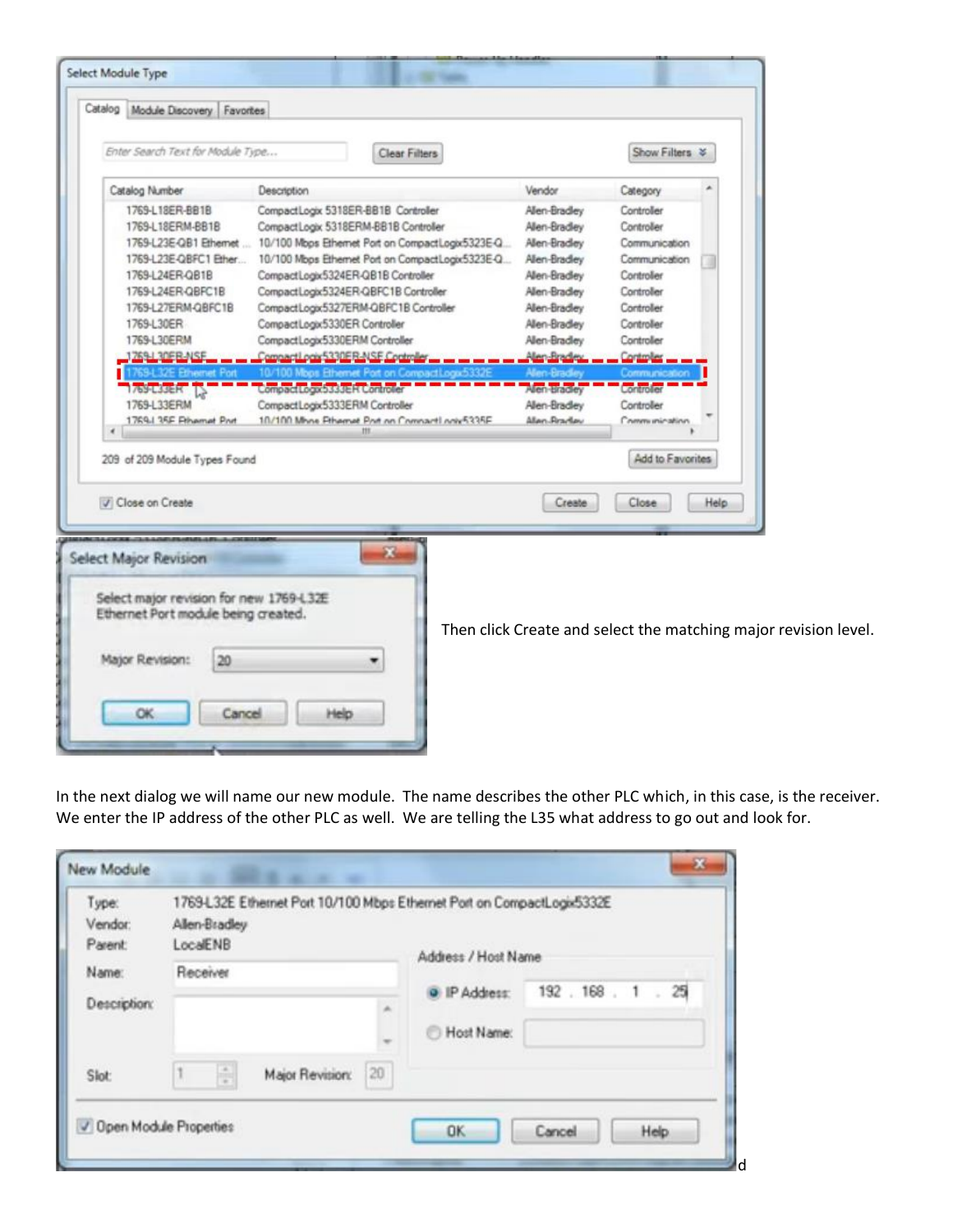On the L35 side we now have this…

| 1769-L35E Ethernet Port LocalENB |
|----------------------------------|
| as Ethernet                      |
| 1769-L35E Ethernet Port LocalENB |
| 1769-L32E Ethernet Port Receiver |
| Backplane, CompactLogix System   |
| 1769-L32E Receiver_Controller    |
| 1769-L32E Ethernet Port Receiver |
| <b>E dti</b> CompactBus Local    |

Now we will do the same for the L32E PLC, we will register the L35's information.



All tags which are used to communicate between PLCs must be created and stored in the Controller Tags group under Controller.



We will create a tag called "Signal\_to\_be\_sent", it is a **Produced** type tag, this will cause the data type to become DINT. Now click the **Connection** button and confirm the entry for Max Consumers is set to 1.

| Usag       |      |  |
|------------|------|--|
| Type:      |      |  |
| Alias For: |      |  |
| aka Tomar  | DINT |  |

| <b>Connection</b>                           | <b>Status</b> |  |          |
|---------------------------------------------|---------------|--|----------|
| Max Consumers:                              |               |  | Advanced |
| Send Data State Change Event To Consumer(s) |               |  |          |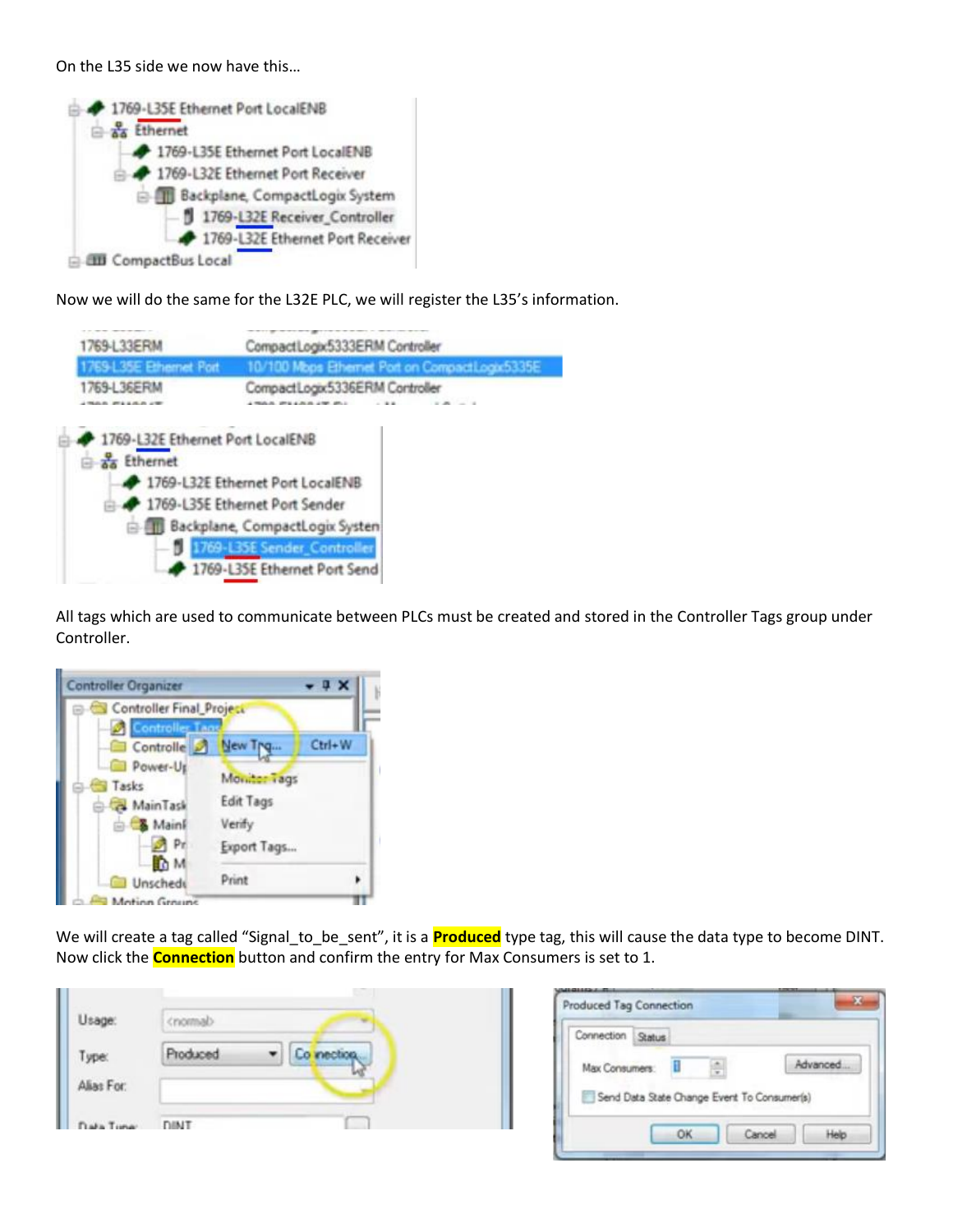| Status<br>Connection         |                                                                                                                                    |
|------------------------------|------------------------------------------------------------------------------------------------------------------------------------|
| O Connection Status Included |                                                                                                                                    |
|                              |                                                                                                                                    |
|                              |                                                                                                                                    |
|                              |                                                                                                                                    |
| Data Type: DINT              | (ii) Connection Status is included when the tags data type is a user defined data<br>type whose first member is CONNECTION STATUS. |

Now we create a simple program with the contact being a local input and the coil being on the other plc. But first we must specify which bit inside the data type DINT we wish to send. We can only send 1 bit.

|       | e<br>е        | PB <sub>1</sub><br><local:1:ldata.0></local:1:ldata.0> | Signal_to_be_Sent +              |                                                |
|-------|---------------|--------------------------------------------------------|----------------------------------|------------------------------------------------|
| 0     | $\frac{e}{e}$ |                                                        | Y. Enter Name Film<br>۰          | Show: All Tags                                 |
|       |               |                                                        | Name                             | <b>드뮴</b> Data Type<br>Description<br>$\Delta$ |
| (End) |               |                                                        | (#) Local 1:1                    | AB:1769_DI1                                    |
|       |               |                                                        | + Local 3:C                      | AB:1769_DO                                     |
|       |               |                                                        | $\left  \right $ . Local 3:1     | AB:1769_DO                                     |
|       |               |                                                        | E-Local 3:0                      | AB:1769_DO<br>$\equiv$                         |
|       |               |                                                        | PB <sub>1</sub>                  | <b>BOOL</b>                                    |
|       |               |                                                        | PL1                              | <b>BOOL</b>                                    |
|       |               |                                                        | Signal to be Sent                | $-$ DNT                                        |
|       |               |                                                        | $\overline{2}$<br>5<br>6<br>3    |                                                |
|       |               |                                                        | 13<br>14<br>Used: N<br>PAU       | 15                                             |
|       |               |                                                        | DINT Used: Y*<br>21<br>22<br>16  | 23                                             |
|       |               |                                                        | 25 26 27<br>30<br>28<br>29<br>24 | 31                                             |

Once we select the bit we see it represented in the tag name above the coil.

|       | PВ<br><local:1:i.data.0></local:1:i.data.0> | to be Se |
|-------|---------------------------------------------|----------|
| (End) |                                             |          |

Above is the Producer side.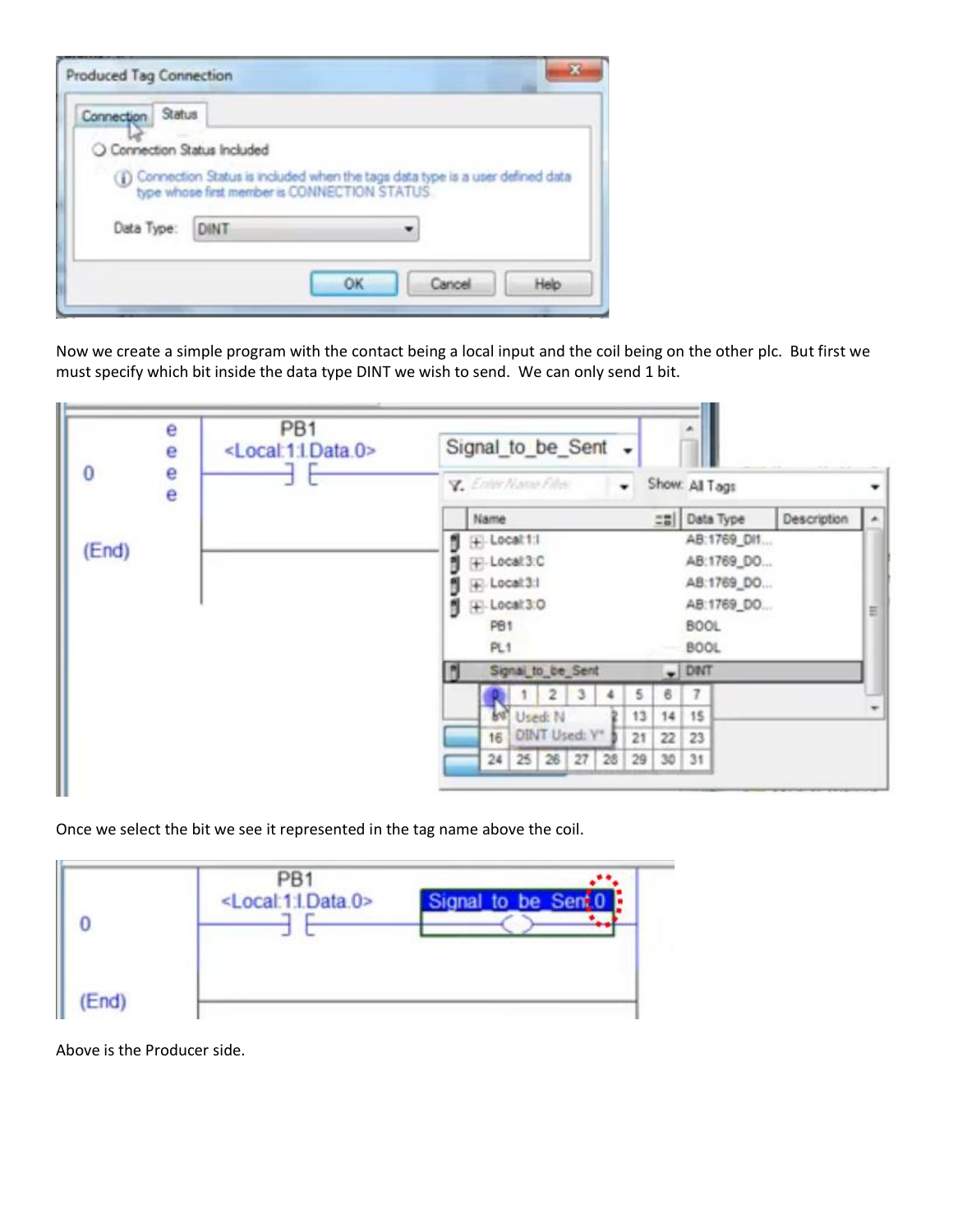On the consumer (receiver) side we will set up a similar arrangement, but the contactor will be a bit we send from L35 (this is likely the reason we had to select a single bit above). The coil will be a local physical output. Other data types can likely receive more than on bit. Under Controller Tags create a new tag called Signal\_Received of type Consumed then click Connection and select the Producer item "Sender\_Controller" and then enter the tag name of the tag sending the data on the Sender side.

| Connection | <b>Status</b>                  |                                         |  |  |
|------------|--------------------------------|-----------------------------------------|--|--|
| Producer:  | Sender Controller              |                                         |  |  |
|            | Remote Data: Signal_to_be_Sent |                                         |  |  |
|            |                                | (Tag Name or Instance Number)           |  |  |
| RPI:       | 20.0                           | $\frac{a}{a}$ ms                        |  |  |
|            |                                | Use Unicast Connection over EtherNet/IP |  |  |

| Name:               | Signal_Received |            | $\frac{1}{2}$ |
|---------------------|-----------------|------------|---------------|
| <b>Description:</b> |                 | a.         | Cancel        |
|                     |                 |            | Help          |
| Usage:              | cnomab          |            |               |
| Type:               | Consumed<br>۰   | Connection |               |
|                     |                 |            |               |
| Alias For:          |                 |            |               |
| Data Type:          | DINT            | <b>AAA</b> |               |
| Scope:              | Tank_Program    |            |               |
| External<br>Access: | Read/Write      |            |               |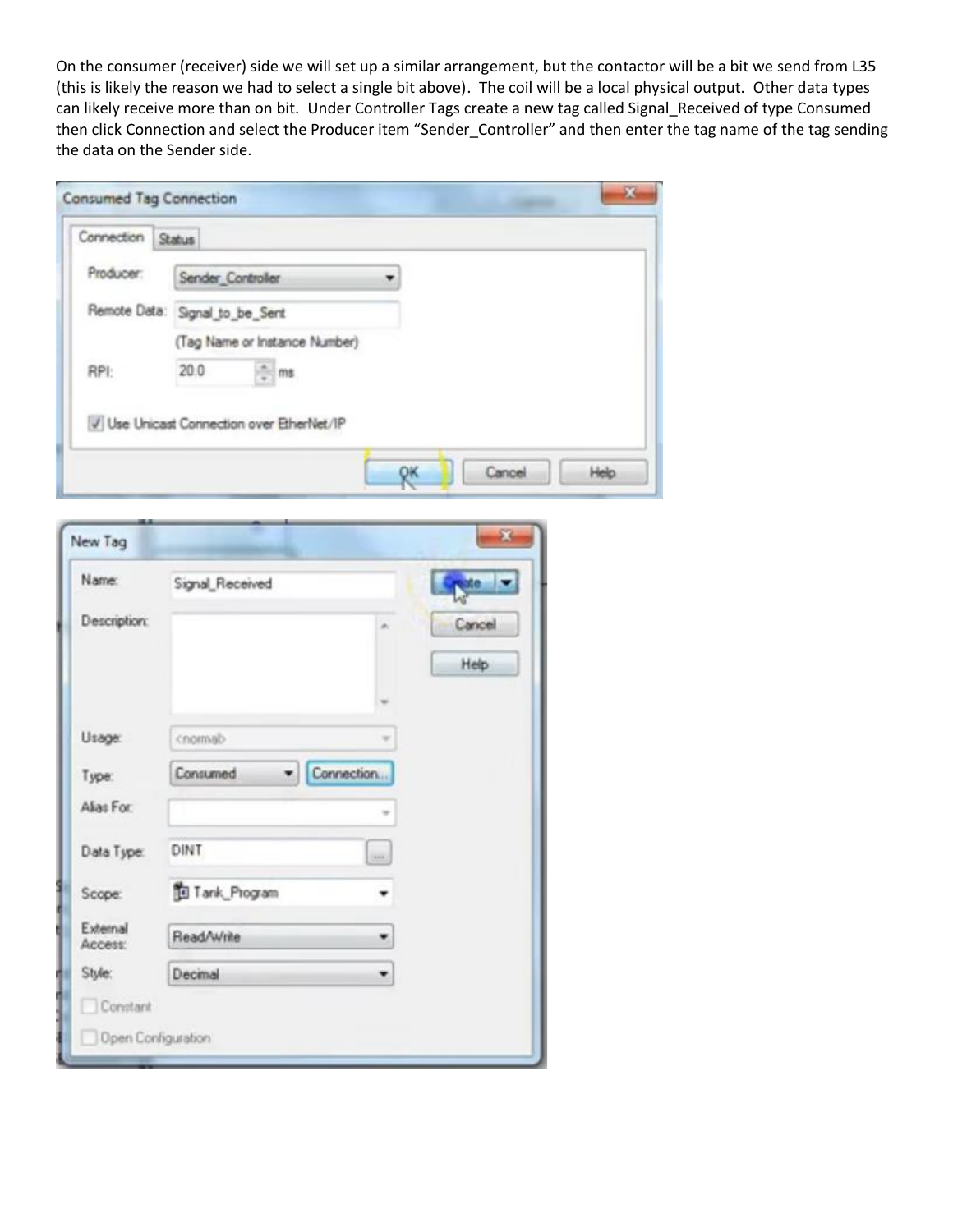Make sure you specify the proper bit on the contactor tag name.

| Signal Received . |                           |                 |                |                 |    |    |    |                |              | PL <sub>2</sub><br><local:2:o.data.1></local:2:o.data.1> |   |
|-------------------|---------------------------|-----------------|----------------|-----------------|----|----|----|----------------|--------------|----------------------------------------------------------|---|
|                   | Y. Enter Name Filter      |                 |                |                 |    |    |    | Show: All Tags |              |                                                          |   |
|                   | Name                      |                 |                |                 |    |    | 28 |                | Data Type    | Description                                              |   |
|                   | $+$ Local 2.C             |                 |                |                 |    |    |    |                | AB:1769_DO.  |                                                          |   |
|                   | $+$ -Local <sub>2.1</sub> |                 |                |                 |    |    |    |                | AB:1769_DO.  |                                                          |   |
|                   | $+$ . Locat $2.0$         |                 |                |                 |    |    |    |                | AB:1769_DO   |                                                          |   |
|                   | + Local 3.C               |                 |                |                 |    |    |    |                | AB:1769_F4:  |                                                          | 릐 |
|                   | $+$ Local 3:1             |                 |                |                 |    |    |    |                | AB:1769_IF4: |                                                          |   |
|                   | PL <sub>2</sub>           |                 |                |                 |    |    |    | <b>BOOL</b>    |              |                                                          |   |
|                   |                           | Signa, Received |                |                 |    |    |    | DINT           |              |                                                          |   |
|                   |                           |                 | $\mathfrak{D}$ |                 |    |    |    | 7              |              |                                                          |   |
|                   |                           |                 | Used: N        |                 | ł2 | 13 | 14 | 15             |              |                                                          |   |
|                   | fR.                       |                 |                | DINT Used: Y 10 |    | 21 | 22 | 23             |              |                                                          |   |
|                   | 24                        |                 |                | 25 26 27        | 28 | 29 | 30 | 31             |              |                                                          |   |



Now download each program to its respective controller. Put the controllers in remote run. Run the test cases.



Use a message command to send data of larger types. Data going the other way works the same.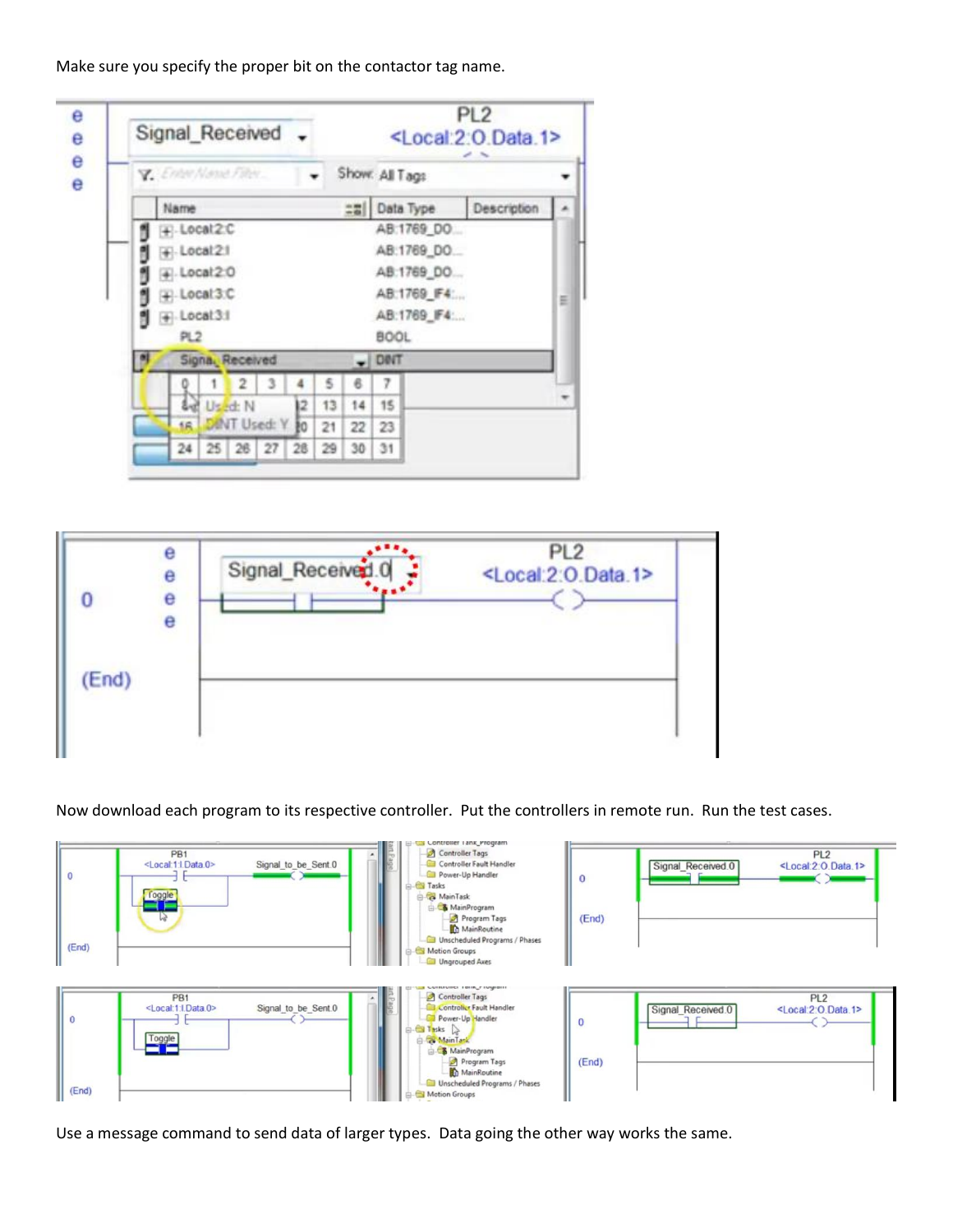# How to set up a Producer/Consumer Message Exchange [\(X\)](https://www.youtube.com/watch?v=LJLbWJCHf9A&list=PLnpv-GAqdcheSDtad0w88pLLCMVjRSVyA&index=7&t=0s)

How to set up a message instruction on a ControlLogix platform? The machine we are working on is the Consumer. The second machine is referred to as Produce in the hardware tree.



Message instructions must have a name, the example above is named Read Total. Keep in mind this name is not a tag, it, the name, does not transmit or receive data. Now click the eclipse to bring up the configuration dialog box.

### **Configuration Tab**

| Message Type:                | CIP Data Table Read |             | $\overline{\mathbf{z}}$ |         |
|------------------------------|---------------------|-------------|-------------------------|---------|
| Source Element:              | Counter_1.ACC       |             |                         | ફ્રિ    |
| Number Of Elements: 11       |                     |             |                         |         |
|                              |                     |             |                         | New Tag |
| Destination Element:         | Total_ACC_Count     |             |                         |         |
| C Enable<br>C Enable Waiting | Start               | <b>Done</b> | Done Length: 1          |         |

**Message Type**: tells the application what type of equipment you are connecting to, offers generic as well.

**Source Element**: tag name on the other machine you wish to link to. You can include the dot attributes as well, for ex. .ACC.

**Number of Elements**: size of the data table.

**Destination Element**: tag name of destination tag (on same PC).

**Red** is the local tag which will receive the data acquired from the other computer on the network.

**Blue** is the tag on the other networked computer that we will read, we will transfer its data from the other computer to our local computer and the tag Total\_ACC\_Count will receive that data.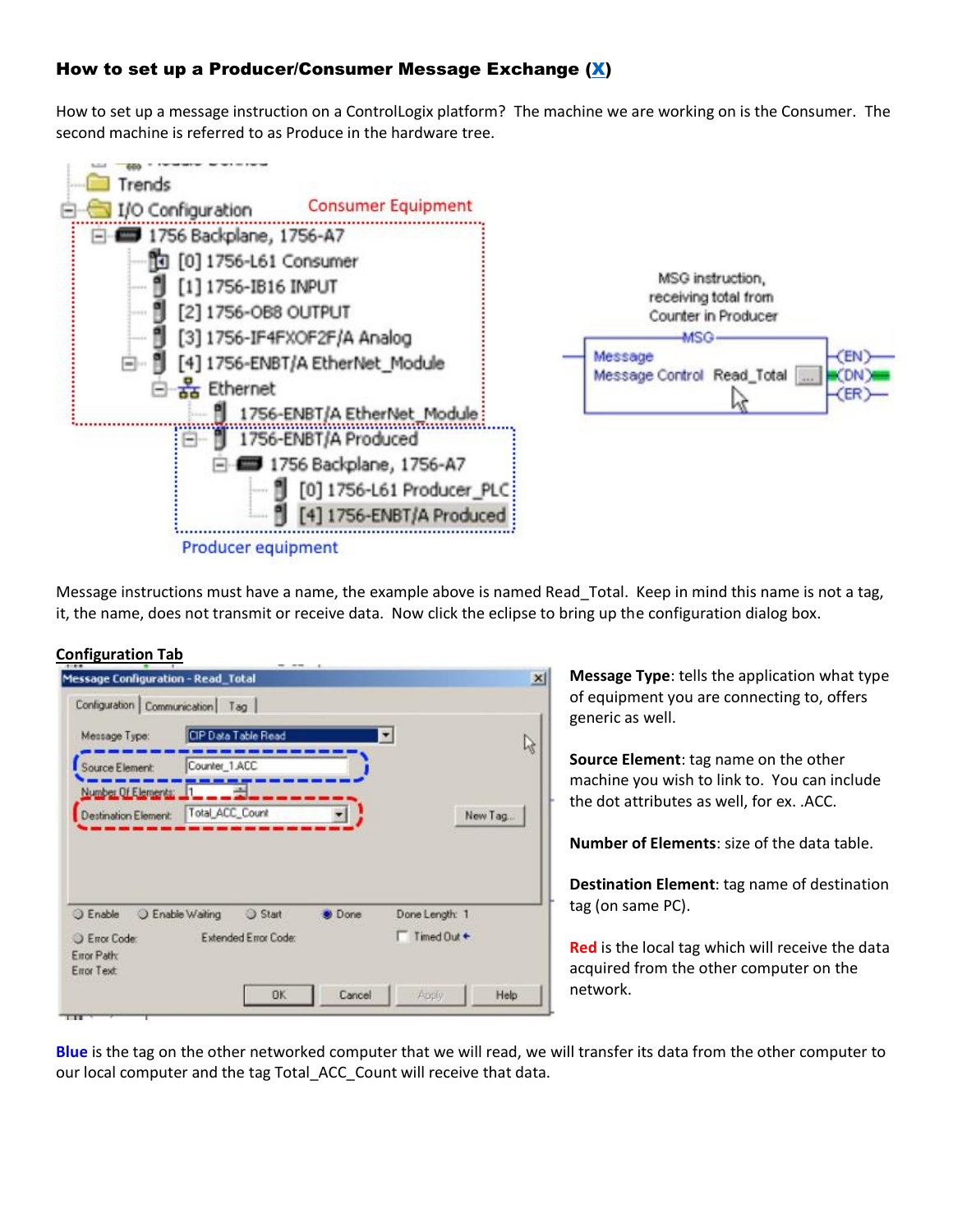## **Communications Tab**

| Path: <b>Rroducer PLC</b>                                  |                             |                   |                               | Browse               |
|------------------------------------------------------------|-----------------------------|-------------------|-------------------------------|----------------------|
| Producer_PLC                                               |                             |                   |                               |                      |
| - Communication Method<br>G CP C DH+ Channel               |                             | Destination Link: | 10                            | $\frac{1}{\sqrt{2}}$ |
| $c$ CIP With<br>Source Link 0<br>Source ID                 | $\equiv$                    | Destination Node  | <b>O</b>                      | ÷ [Octal]            |
| $\blacktriangleright$ Connected                            | Cache Connections           |                   |                               |                      |
|                                                            |                             |                   |                               |                      |
| C Enable Waiting                                           | Start                       | <b>Done</b>       |                               |                      |
|                                                            | <b>Extended Error Code:</b> |                   | Done Length: 1<br>Timed Out + |                      |
|                                                            |                             |                   |                               |                      |
| <b>Enable</b><br>Error Code:<br>Error Path:<br>Error Text: |                             |                   |                               |                      |

**Path**: brings up the network tree so you can select the other hardware. In this case we are selecting the **Producer** PLC.



### **Tag Tab**

|                                                | <b>Message Configuration - Read_Total</b> |                                                                 |             |                | $\vert x \vert$ |
|------------------------------------------------|-------------------------------------------|-----------------------------------------------------------------|-------------|----------------|-----------------|
|                                                | Configuration Communication               | Tag                                                             |             |                |                 |
| Name:                                          | Read_Total                                |                                                                 |             |                |                 |
| <b>Description:</b>                            |                                           | MSG instruction.<br>receiving total from<br>Counter in Producer |             |                |                 |
| Type:                                          | Base                                      |                                                                 |             |                |                 |
| Data Type:                                     | <b>MESSAGE</b>                            |                                                                 |             |                |                 |
| Scope:                                         | <b>To</b> Consumer                        |                                                                 |             |                |                 |
| <b>Enable</b>                                  | C Enable Waiting                          | Start                                                           | <b>Done</b> | Done Length: 1 |                 |
| <b>Error</b> Co.<br>Error Path:<br>Error Text: |                                           | <b>Extended Error Code:</b>                                     |             | Timed Out +    |                 |
|                                                |                                           | <b>OK</b>                                                       | Cancel      | Apply          | Help            |

**Name**: the name given to the IO block. This is not the data tag!



In this example our MSG FB will retrieve the data on the other machine

With the other machine set up appropriately (and with a tag named Counter\_1.ACC, the data will be extracted, moved into Total\_ACC\_Count, and the transferred to TEMP.